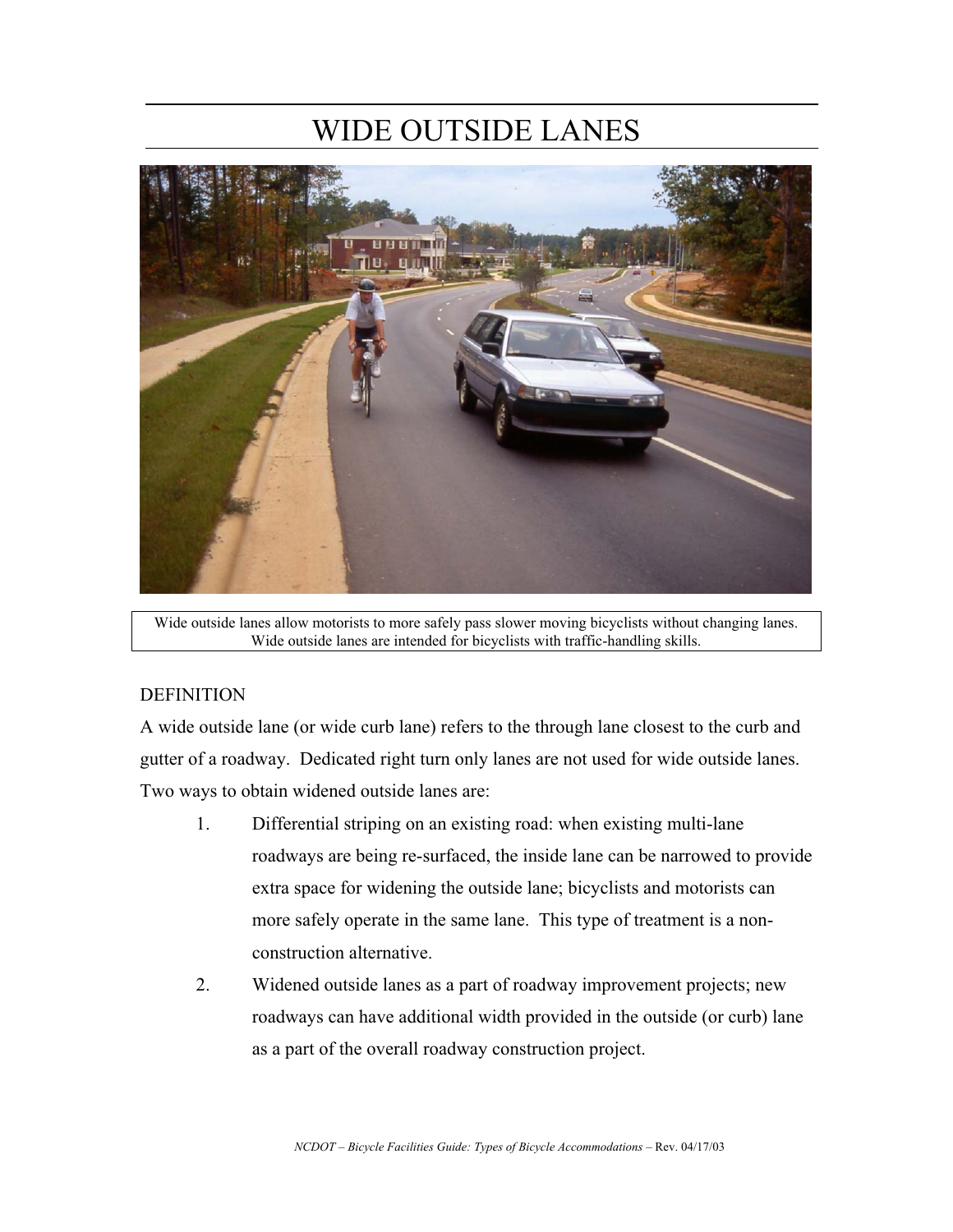### WHEN TO CONSIDER THIS TYPE OF FACILITY

A widened outside lane is an effective way to accommodate bicyclists riding in the same lane with motor vehicles. With a wide outside lane, motorists do not have to change lanes to pass a bicyclist. The additional width in the outside lane also improves sight distance and provides more room for vehicles to turn onto the roadway. Therefore, on roadways with bicycle traffic, widening the outside lane can improve the capacity of that roadway. Also, by widening the outside lane by a few extra feet both motorists and bicyclists have more space in which to maneuver.

- This facility type is generally considered for use in urban, suburban, and occasionally rural conditions on roadways where there is curb and gutter.
- Wide outside lanes can be applied to several different roadway cross sections.

### PRINCIPAL PLANNING CONCERNS WITH WIDE OUTSIDE LANES

- Motor vehicle traffic should not be more than 60 percent of the route's capacity (Level of Service [LOS] C) in the base and design year. This criterion may not always be met. However, since cyclists may still use the facility, wide outside lanes make it safer.
- Truck traffic should not exceed 5 percent of the total motor vehicles traffic in the base and design year.

### PLANNING AND DESIGN CONSIDERATIONS

On new arterial or collector roadways the standard motor vehicle lane width is 3.6m (12 ft). The AASHTO standard lane width to accommodate both motorists and bicyclists should be 4.2m (14 ft). If an existing multi-lane roadway with standard 3.6m lanes cannot be widened to accommodate 4.2m outside lanes, then the inside lanes can be narrowed to 3.3m (11ft.), thus providing extra width for 3.9m (13 ft) wide outside lanes.